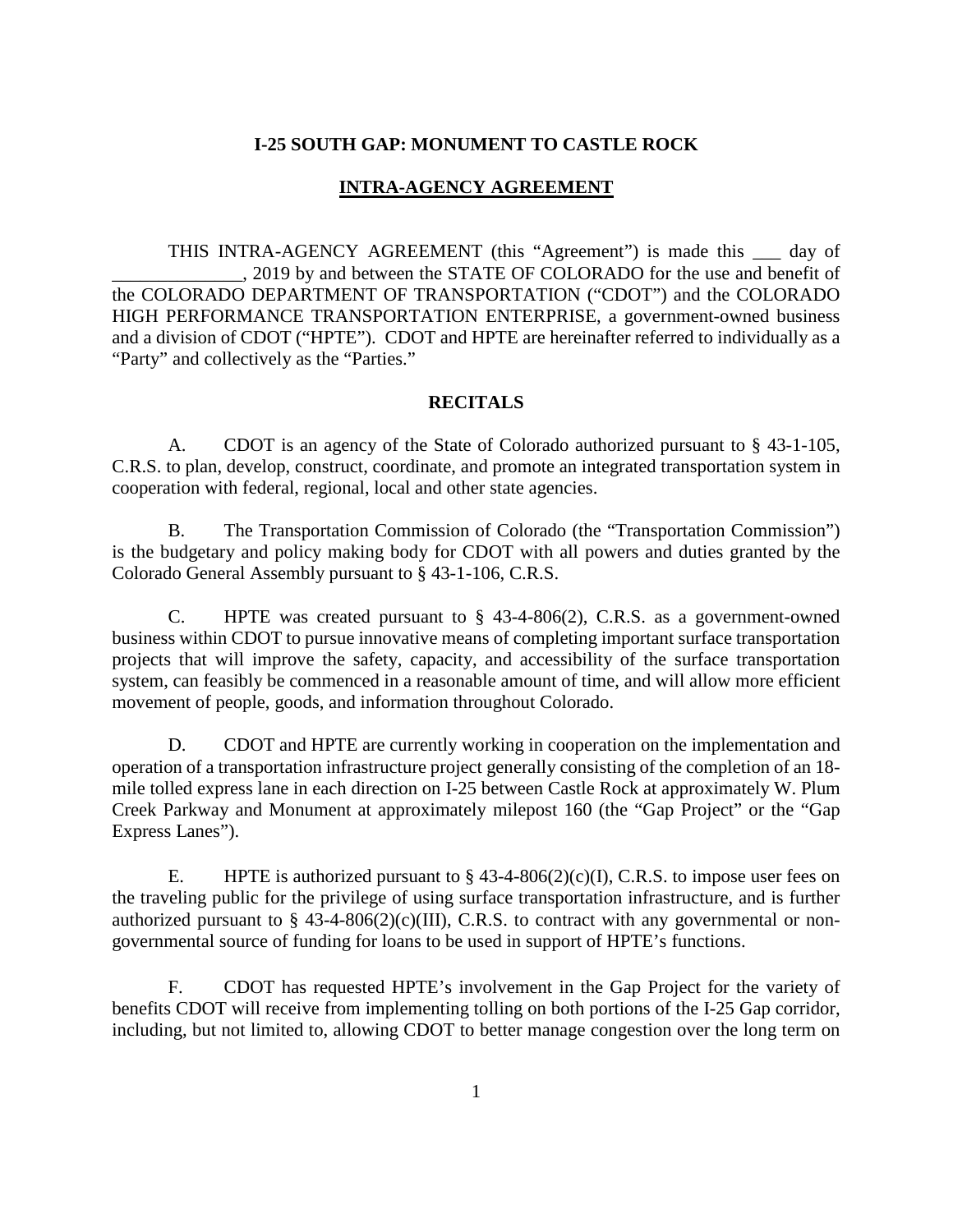the portion of I-25 where the Gap Project is located and providing the traveling public with the choice of new travel lanes with more reliable and efficient travel times.

G. Pursuant to § 24-77-102(7), C.R.S. and Attorney General Opinion No. 14-01, CDOT and HPTE further acknowledge that any non-cash transfers made by CDOT to HPTE do not constitute a grant of money from CDOT to HPTE and do not count toward the spending limit set forth in § 20(2)(b) of Article X of the State Constitution.

H. Pursuant to § 43-4-806(4), C.R.S., the Transportation Commission may authorize the transfer of money from the state highway fund to HPTE to defray expenses of HPTE and, notwithstanding any state fiscal rule or generally accepted accounting principle that could otherwise be interpreted to require a contrary conclusion, such a transfer shall constitute a loan from the Transportation Commission to HPTE and shall not be considered a grant for purposes of § 20(2)(d) of Article X of the State Constitution.

I. In consideration of the various terms, covenants, and conditions set forth herein, including the benefits that CDOT will receive as a result of the Gap Project, CDOT and HPTE have agreed to enter into this Agreement, pursuant to which HPTE can request financial support from the Transportation Commission to assist HPTE in fulfilling its obligations with respect to HPTE O&M Obligations (as such term is hereinafter defined) in the event user fee revenues are insufficient, or projected to be insufficient, to satisfy HPTE's obligations.

J. HPTE recognizes and acknowledges that any such financial support shall be in the form of a CDOT Backup Loan (as defined and further described in Section III below) from the Transportation Commission to HPTE pursuant to § 43-4-806(4), C.R.S. The Transportation Commission may, in its sole and absolute discretion, but is not obligated to, make a CDOT Backup Loan.

K. CDOT and HPTE further desire to enter into this Agreement to define their respective roles and responsibilities with respect to cooperation on the operation and maintenance of the Gap Project and the adjacent I-25 general purpose lanes, and to allocate the costs related thereto.

L. This Agreement is executed by HPTE under the authority of §§ 29-1-203 and 43- 4-806(6)(h), C.R.S., and by CDOT under the authority of §§ 43-1-110 and 43-1-116, C.R.S.

NOW, THEREFORE, IN CONSIDERATION OF THE FOREGOING RECITALS, AND THE VARIOUS TERMS, COVENANTS, AND CONDITIONS SET FORTH HEREIN, AND OTHER GOOD AND VALUABLE CONSIDERATION, THE RECEIPT AND SUFFICIENCY OF WHICH ARE HEREBY ACKNOWLEDGED, THE PARTIES TO THIS AGREEMENT HEREBY AGREE AS FOLLOWS:

## **TERMS AND CONDITIONS**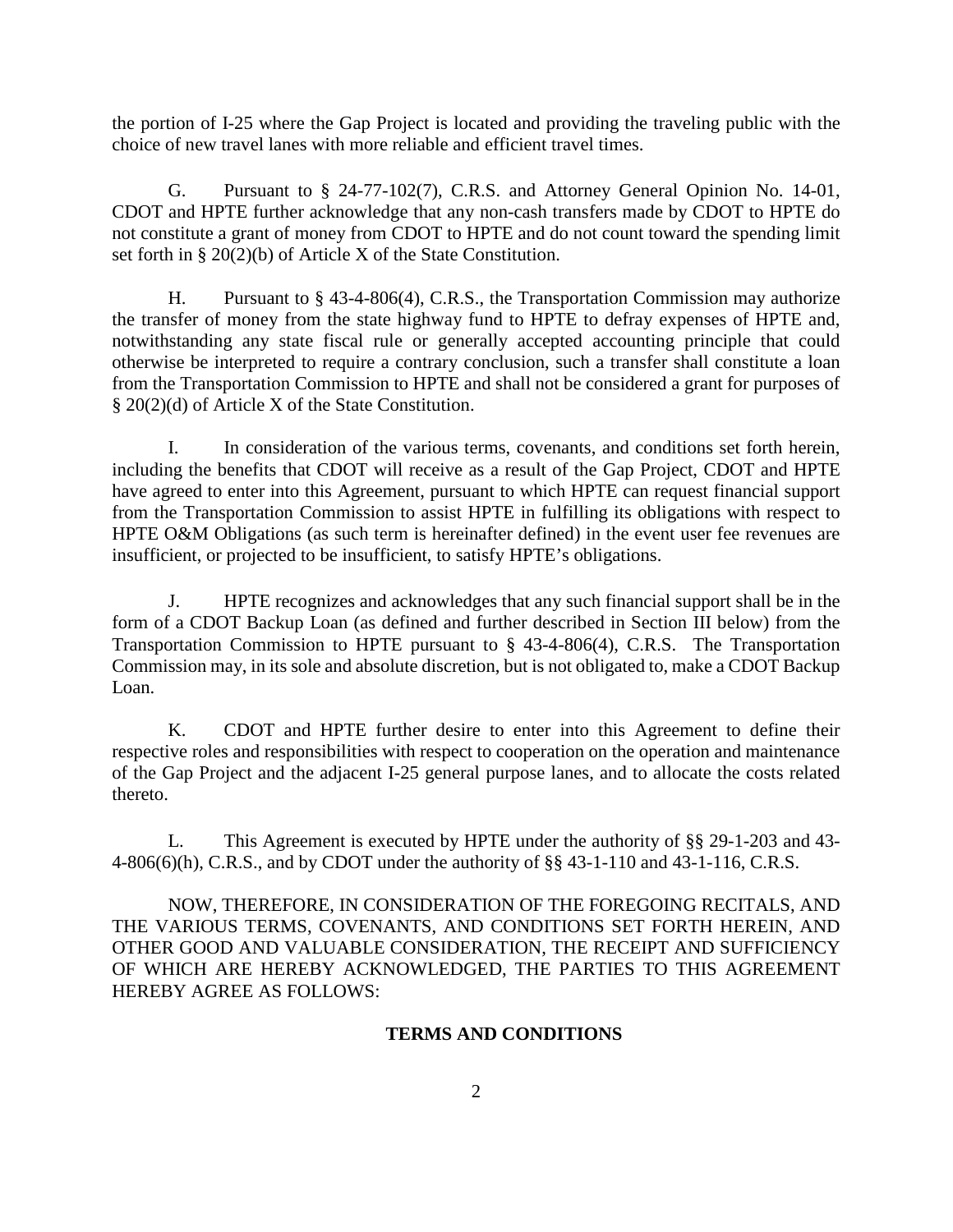## **I. CONSTRUCTION OF THE PROJECT**

1. Project Budget. CDOT has been primarily responsible for the capital costs of the Gap Project. Notwithstanding the foregoing, in consideration of the various benefits CDOT receives by implementing a user fee system on the Gap Project, including, but not limited to, congestion management on the I-25 Gap corridor, CDOT agrees that HPTE's contributions prior to the effective date of this Agreement satisfy any obligations HPTE might have with respect to construction of the Gap Project.

2. Project Responsibilities. Except as otherwise specifically identified as a responsibility of HPTE, CDOT shall remain responsible for the construction of the Gap Express Lanes. HPTE is solely responsible for the contracting necessary to implement a user fee system, including paying for the costs of single occupancy vehicle transponders and all tolling equipment, software and related installation, including, but not limited to, any obligations to the E-470 Public Highway Authority ("E-470") related to the implementation and operation of the user fee system for the Gap Express Lanes under the Managed Lanes Tolling Services Agreement between HPTE and E-470, dated May 7, 2015, as may be amended from time to time (the "TSA").

# **II. OPERATIONS AND MAINTENANCE OF THE PROJECT**

1. Overview and Costs. The Gap Project is being constructed adjacent to the I-25 general purpose lanes (referred to herein as the "I-25 Gap General Purpose Lanes"), and the Parties recognize the need to cooperate in carrying out the related operations and maintenance for the Gap Express Lanes and adjacent general purpose lanes. To that end, the Parties agree to cooperate in ensuring that the operations and maintenance are performed and agree to the division of costs as set forth in this Agreement. As a general matter, HPTE shall be responsible for operating and maintaining the Gap Express Lanes (including contracting for tolling services and tolling enforcement), and CDOT shall be responsible for operating and maintaining the I-25 Gap General Purpose Lanes.

2. Operational Responsibility. It is the intent of the Parties that, except as specifically provided otherwise herein, CDOT shall perform the operations and maintenance of both the Gap Express Lanes and the I-25 Gap General Purpose Lanes, subject to reimbursement from HPTE for HPTE's proportionate share of the overall operations and maintenance expenses, as further described herein.

3. HPTE License. In consideration of the various benefits CDOT will receive as a result of the Gap Project, CDOT hereby provides to HPTE a perpetual, non-exclusive, nonterminable license over, under, upon, and in the site of the Gap Project (the "License") for HPTE to operate the Gap Project. CDOT acknowledges and agrees that HPTE may sublicense the License as needed to fulfill its obligations hereunder. Subject to the License, CDOT reserves the right of use, occupancy and ownership over, under, upon and in the lands comprised of the Gap Project.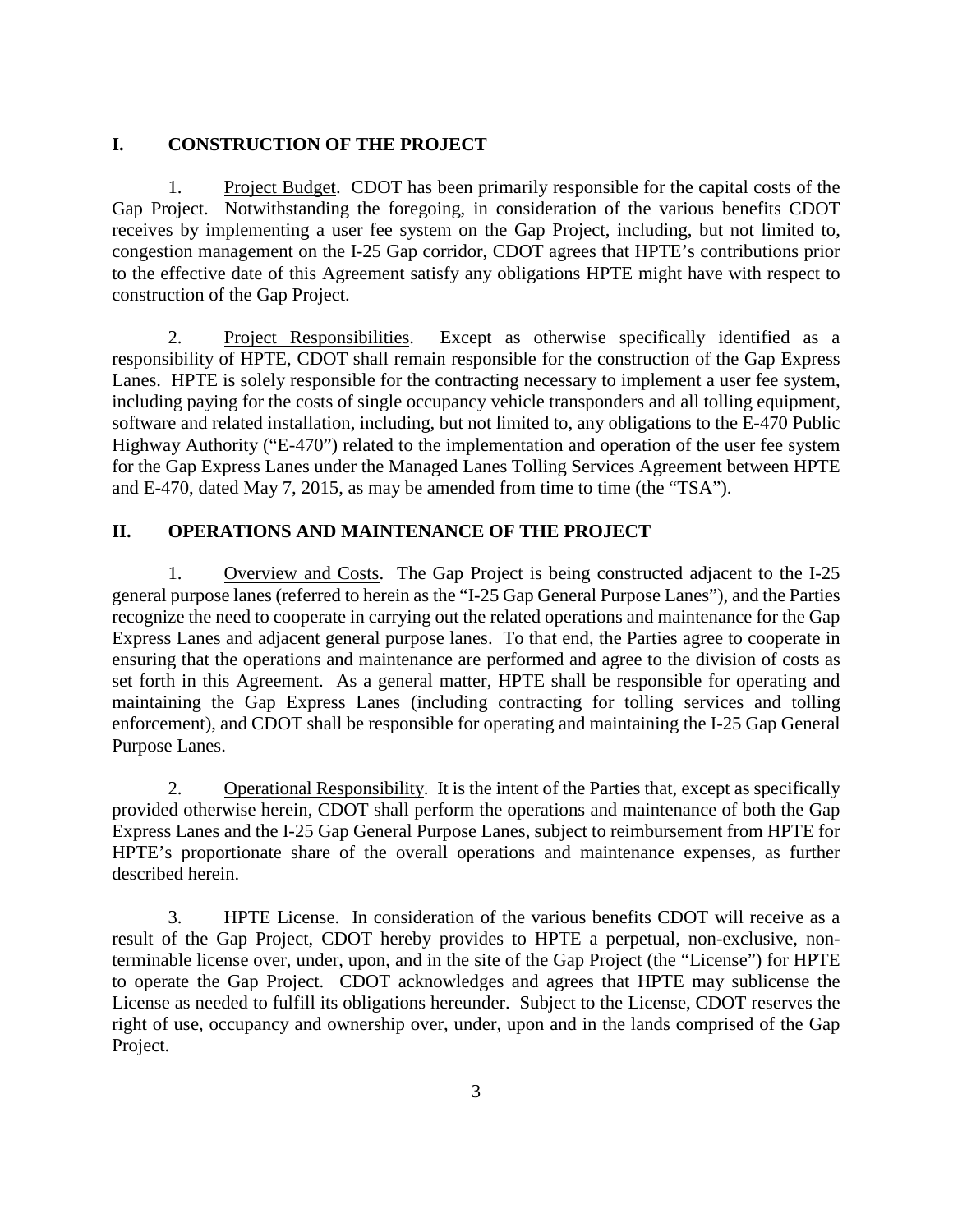4. Cost Allocation. Except as otherwise provided herein, the Parties agree to allocate costs based on a proportion of the total number of vehicles using all lanes within the Gap Express Lanes and the I-25 Gap General Purpose Lanes, with HPTE's portion being calculated to include all vehicles obligated to pay a user fee within the Gap Express Lanes, whether or not such user fee is actually collected, and CDOT's portion being calculated to include all other vehicles within the I-25 Gap General Purpose Lanes, including, for certainty, high-occupancy vehicles (the "Pro-Rata O&M Cost Calculation"). For illustrative purposes only, if the total cost of operating and maintaining the portion of I-25 constituting the Gap Express Lanes and I-25 Gap General Purpose Lanes is \$100,000 per month, and 20% of the total vehicle count consisted of vehicles obligated to pay a user fee, HPTE would be responsible for \$20,000 of such operations and maintenance costs. The Pro-Rata O&M Cost Calculation shall apply to CDOT's costs incurred with respect to: (i) snow and ice removal services; (ii) courtesy patrol; (iii) pavement resurfacing, life-cycle and capital maintenance, to the extent such activities reasonably include both the Gap Express Lanes and the I-25 Gap General Purpose Lanes; (iv) lane striping and lane sweeping/cleaning; and (v) any other operations and maintenance expense CDOT and HPTE agree in good faith is most fairly allocated utilizing the Pro-Rata O&M Cost Calculation method.

5. CDOT O&M Obligations. The Pro-Rata O&M Cost Calculation shall not apply to those operations and maintenance costs existing and regularly funded by CDOT prior to the implementation of the Gap Project, and for which the addition of the Gap Project results in a *de minimus* impact on overall operations and maintenance expenses with the I-25 Gap corridor. Such costs include, but are not limited to, CDOT's costs incurred with respect to: (i) repair and replacement of guardrail; (ii) repair and replacement of lighting fixtures; (iii) contracts with the State Patrol for safety enforcement within the corridor (but exclusive of additional enforcement contracted by HPTE for toll evasion enforcement); and (iv) pavement maintenance on the I-25 Gap General Purpose Lanes.

6. HPTE O&M Obligations. HPTE shall be solely responsible for costs incurred with respect to: (i) toll processing and collection; (ii) Level I and Level II maintenance of toll equipment; (iii) contracts for toll evasion enforcement with the State Patrol or other law enforcement entity; (iv) pavement maintenance in the Gap Express Lanes; and (v) HPTE overhead and administrative costs related to the operations and maintenance of the Gap Express Lanes. Such costs, together with those costs attributable to HPTE under the Pro-Rata O&M Cost Calculation, shall constitute the "HPTE O&M Obligations."

7. Invoicing. To the extent either Party provides services to the other (either through a third party or directly) that results in one Party covering the costs that is agreed to be the responsibility of the other, the Party covering such costs will invoice the other and such invoice shall include a reasonably detailed breakdown of the costs for which the invoicing Party is seeking reimbursement.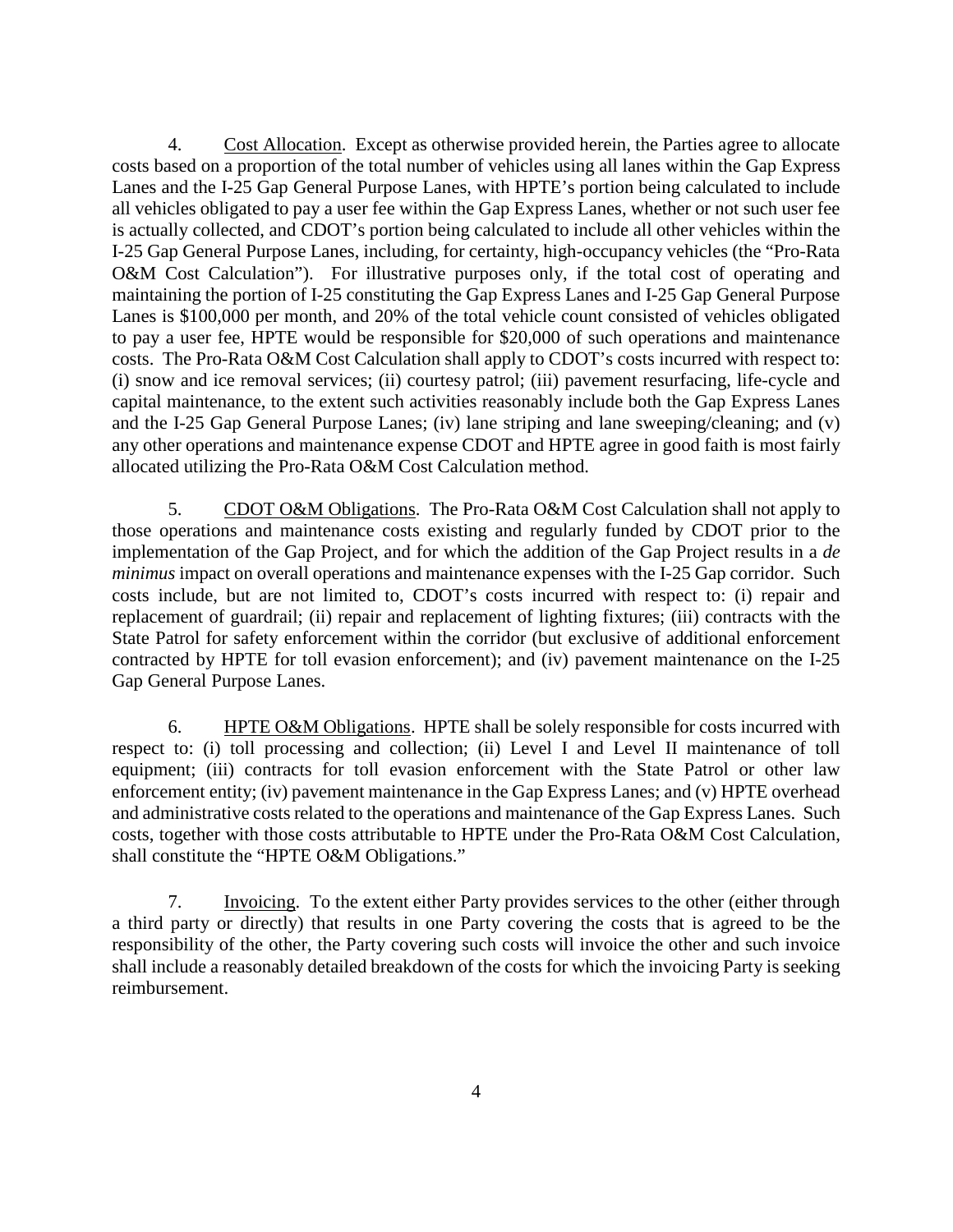8. Reconciliation; O&M Shortfall; Performance. CDOT shall submit to HPTE on or before January 15 and July 15 of each year an invoice describing the HPTE O&M Obligations due to CDOT with respect to the Gap Project for the prior six month period. HPTE will then cause such amounts to be remitted within 45 days of receipt of CDOT's invoice. To the extent user fee revenues are inadequate in any fiscal year to cover the HPTE O&M Obligations, HPTE may request a CDOT Backup Loan to fund such shortfall. Notwithstanding such shortfall in the availability of user fee revenues to cover the HPTE O&M Obligations, CDOT agrees that it shall continue to perform operations and maintenance of both the Gap Express Lanes and the I-25 Gap General Purpose Lanes.

### **III. CDOT BACKUP LOAN OBLIGATIONS**

1. On or before September 15 of the immediately preceding fiscal year, HPTE shall estimate whether and in what maximum amount it may be necessary for HPTE to request that CDOT provide financial support to fulfill the HPTE O&M Obligations in any fiscal year, it being understood that any such financial support shall be in the form of a loan from CDOT to HPTE pursuant to § 43-4-806(4), C.R.S. (a "CDOT Backup Loan"). HPTE shall notify the Executive Director in writing as to the estimated maximum amount, if any, that is expected to be payable in the succeeding fiscal year to satisfy the HPTE O&M Obligations in excess of the amount of user fee revenues anticipated to be generated by the Gap Project in such fiscal year, and such maximum amount (the "CDOT Backup Loan Set Aside") shall be included in the budget request to the Transportation Commission for an allocation of moneys in the state highway fund for such purpose.

2. HPTE may also, at any time during any fiscal year, notify the Executive Director in writing that HPTE desires that CDOT make CDOT Backup Loans for projected HPTE O&M Obligations in an amount that exceeds any CDOT Backup Loan Set Aside that the Transportation Commission has previously allocated for such fiscal year. In such event, the Executive Director shall submit a supplemental budget request to the Transportation Commission at its next regularly scheduled meeting for an allocation or supplemental allocation of moneys in the state highway fund for the purpose of making additional CDOT Backup Loans to HPTE in such fiscal year in an amount equal to the amount set forth in the notice delivered by HPTE to the Executive Director pursuant to this Section.

3. Moneys allocated by the Transportation Commission to make CDOT Backup Loans shall be transferred to HPTE and shall be used by HPTE to satisfy the HPTE O&M Obligations as they become due.

4. Notwithstanding any other provision hereof:

CDOT and HPTE agree and acknowledge that the Transportation Commission has no obligation to allocate funds to make CDOT Backup Loans in any fiscal year and the decision whether or not to allocate funds, and the amount, if any, of funds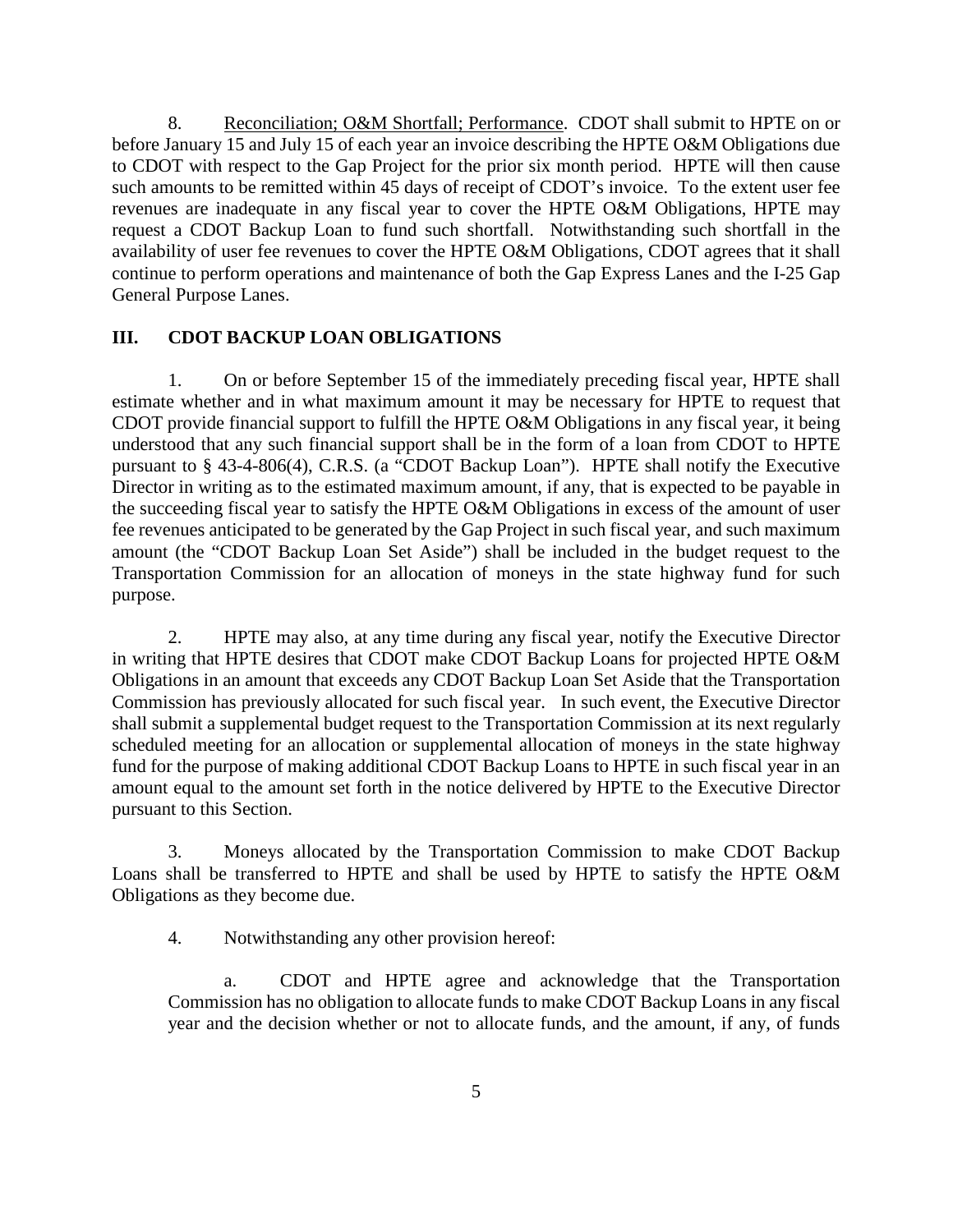allocated, to make CDOT Backup Loans in any fiscal year shall be made annually at the sole and absolute discretion of the Transportation Commission;

b. CDOT and HPTE further agree and acknowledge that notwithstanding any state fiscal rule or generally accepted accounting principle that could otherwise be interpreted to require a contrary conclusion, any CDOT Backup Loan made hereunder shall, in accordance with § 43-4-806(4), C.R.S., constitute a loan and shall not be considered a grant for purposes of § 20(2)(d) of Article X of the State Constitution or as defined in § 24-77-102, C.R.S.;

c. Prior to allocating any funds to make CDOT Backup Loans in any fiscal year, CDOT shall determine that such authority exists in the law and that a sufficient unencumbered balance remains available in Fund 400 for CDOT Backup Loans in an amount equal to the amount of funds so allocated; and

d. If an allocation by the Transportation Commission shall have been made, CDOT Backup Loans shall be made up to the amounts requested by HPTE as set forth above.

5. Any CDOT Backup Loans made to HPTE in support of HPTE O&M Obligations shall be authorized by and subject to a separate Transportation Commission Resolution and shall be evidenced by one or more loan agreements in substantially the form attached hereto as **Exhibit A** (a "CDOT Backup Loan Agreement"), with terms consistent with the terms contained herein. The Parties agree to cooperate in good faith to determine a reasonable repayment schedule for each CDOT Backup Loan.

### **IV. DEFAULTS, TERMINATION AND REMEDIES**

1. Default; Cure. The failure of either Party to fulfill its obligations to perform in accordance with the terms of this Agreement shall constitute a breach of this Agreement. The nonbreaching Party shall thereupon have the right to terminate this Agreement for cause by giving written notice to the other Party of its intent to terminate, and at least thirty (30) days' opportunity to cure the default or show cause why termination is not otherwise appropriate; provided, however that such breaching Party shall not be in default under this Agreement if it has promptly commenced a cure of such nonperformance and is diligently pursuing the same. Any finding of nonperformance and failure to cure under this Paragraph shall be referred for dispute resolution as provided for in Paragraph 3 of this Section IV prior to any termination becoming effective.

2. Default for Non-payment. If HPTE fails to repay any CDOT Backup Loan in accordance with the applicable CDOT Backup Loan Agreement, and upon notice to HPTE and failure by HPTE to cure within thirty (30) days thereof, CDOT may, at its option: (i) terminate its commitment to consider making future CDOT Backup Loans hereunder; (ii) declare the entire principal amount of all CDOT Backup Loans then outstanding immediately due and payable; or (iii) take any other appropriate action available at law or in equity. Notwithstanding the exercise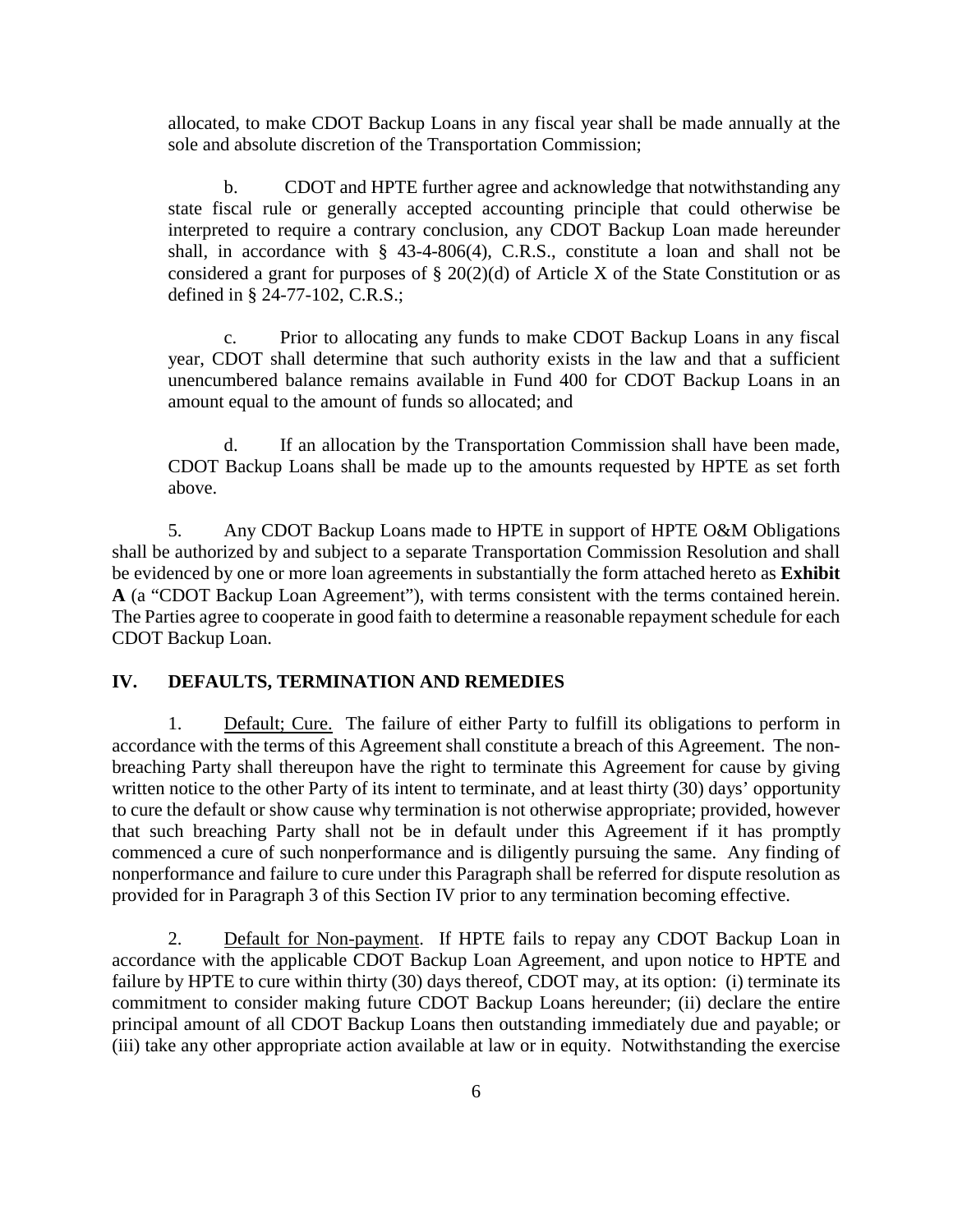of any of the remedies above, HPTE shall not be relieved of liability to CDOT for any damages sustained by CDOT by virtue of any breach of this Agreement by HPTE.

3. Dispute Resolution. Any dispute concerning the performance of this Agreement shall be resolved at the lowest staff level possible, and shall first be referred to the Region 1 Regional Transportation Director and the HPTE Operations Manager. Failing resolution by such officers, the escalation process shall be: (i) CDOT Chief Engineer and HPTE Director; (ii) CDOT Executive Director and HPTE Director; and (iii) Transportation Commission and HPTE Board of Directors.

## **V. GENERAL PROVISIONS**

1. Effective Date; Term. This Agreement shall be effective as of the date of the date first written above and shall continue until the earlier of (i) the useful life of the project; (ii) the date HPTE no longer operates the Gap Project; and (iii) the Parties mutually agree to terminate the Agreement.

2. Modification. This Agreement is subject to such modifications as may be required by changes in federal or State law, or their implementing regulations. Any such required modification shall automatically be incorporated into and be part of this Agreement on the effective date of such change as if fully set forth herein. Except as specifically provided otherwise herein, no modification of this Agreement shall be effective unless agreed to in writing by both parties in an amendment to this Agreement that is properly executed and approved in accordance with applicable law.

3. Severability. The terms of this Agreement are severable, and should any term or provision hereof be declared invalid or become inoperative for any reason, such invalidity or failure shall not affect the validity of any other term or provision hereof. The waiver of any breach of a term hereof shall not be construed as a waiver of any other term, or the same term upon subsequent breach.

4. Notices. All communications relating to the day-to-day activities for the work shall be exchanged between representatives of CDOT and HPTE. All communication, notices, and correspondence with respect to the performance of this Agreement shall be addressed to the individuals identified below. Either Party from time to time, designate in writing new or substitute representatives.

## If to CDOT:

Paul Jesaitis, RTD CDOT 2829 W. Howard Place Denver, CO 80204 Email: paul.jesaitis@state.co.us

## If to HPTE:

Nicholas Farber, Director **HPTE** 2829 W. Howard Place,  $5<sup>th</sup>$  floor Denver, CO 80204 Email: nicholas.farber@state.co.us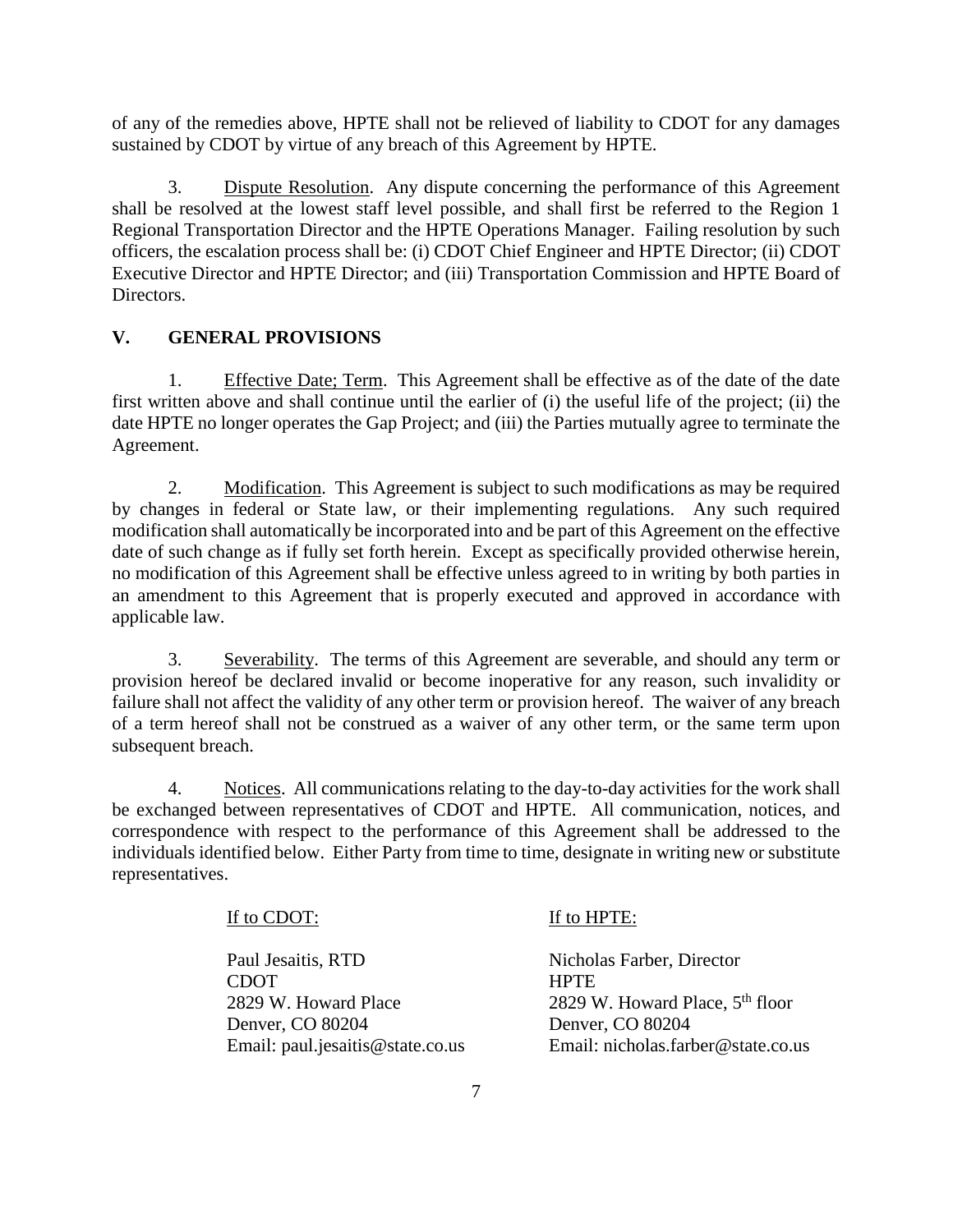5. Maintenance of Records. Each Party shall maintain all books, documents, papers, accounting records and other evidence pertaining to the Gao Project including, but not limited to, any costs incurred during the construction, operation and maintenance of the Gap Project, and make such materials available to the other Party upon reasonable request.

6. Successors and Assigns. Except as otherwise provided herein, this Agreement shall inure to the benefit of and be binding upon the Parties hereto and their respective successors and assigns.

7. No Third Party Beneficiaries. No third party beneficiary rights or benefits of any kind are expressly or impliedly provided herein. It is expressly understood and agreed that the enforcement of the terms and conditions of this Agreement and all rights of action relating to such enforcement, shall be strictly reserved to the Parties hereto, and nothing contained in this Agreement shall give or allow any such claim or right of action by any other third person.

8. Governmental Immunity. Notwithstanding any other provision of this Agreement to the contrary, no term or condition of this Agreement shall be construed or interpreted as a waiver, express or implied, of any of the immunities, rights, benefits, protection, or other provisions of the Colorado Governmental Immunity Act, §§ 24-10-101, *et seq.*, C.R.S., or the Federal Tort Claims Act, 28 U.S.C. 2671, *et seq*, as applicable, as now or hereafter amended.

9. Adherence to Laws. At all times during the performance of this Agreement, the Parties shall strictly adhere to all applicable federal and state laws, rules, and regulations that have been or may hereafter be established, including, but not limited to state and federal laws respecting discrimination and unfair employment practices.

10. Availability of Funds. All payments pursuant to this agreement are subject to and contingent upon the continuing availability of funds appropriated for the purposes hereof. If any of said funds become unavailable, as determined by CDOT, either Party may immediately terminate or seek to amend this agreement.

11. Choice of Law. The laws of the State of Colorado and rules and regulations issued pursuant thereto shall be applied in the interpretation, execution, and enforcement of this Agreement. Any provision of this Agreement, whether or not incorporated herein by reference, which provides for arbitration by any extra-judicial body or person or which is otherwise in conflict with said laws, rules, and regulations shall be considered null and void. Nothing contained in any provision incorporated herein by reference which purports to negate this or any other special provision in whole or in part shall be valid or enforceable or available in any action at law whether by way of complaint, defense, or otherwise. Any provision rendered null and void by the operation of this provision will not invalidate the remainder of this Agreement to the extent that the Agreement is capable of execution.

*[Signature Pages Follow.]*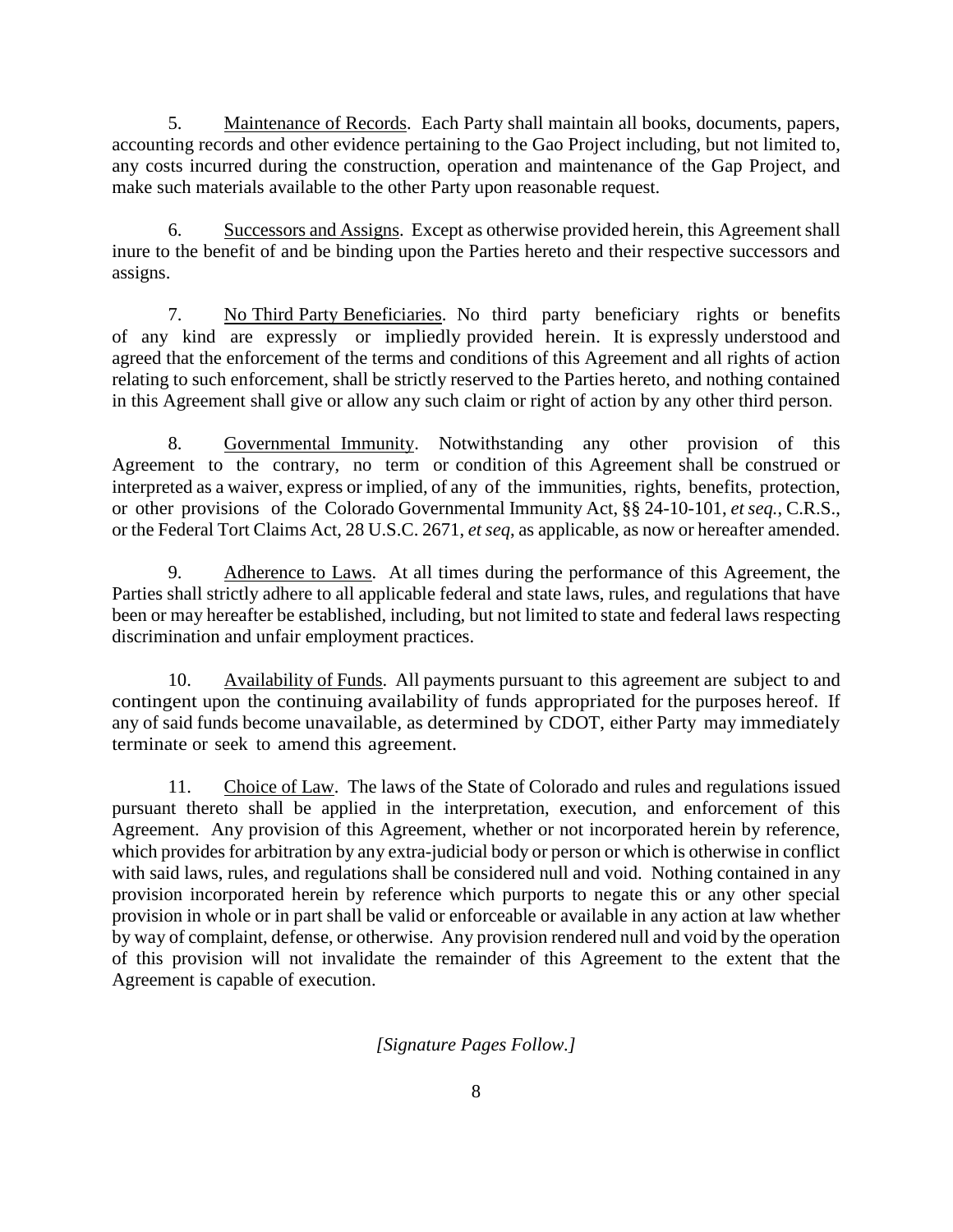**IN WITNESS WHEREOF**, the parties hereto have executed this Agreement as of the day and year first above written.

STATE OF COLORADO COLORADO HIGH PERFORMANCE JARED S. POLIS, Governor TRANSPORTATION ENTERPRISE

By: By:

SHOSHANA LEW By: NICHOLAS J. FARBER Executive Director **HPTE** Director

APPROVED:

PHILIP J. WEISER Attorney General

By:  $\_\_$ 

ASSISTANT ATTORNEY GENERAL

DEPARTMENT OF TRANSPORTATION

#### **ALL CONTRACTS REQUIRE APPROVAL BY THE STATE CONTROLLER**

**§ 24-30-202, C.R.S. requires the State Controller to approve all State Contracts. This Agreement is not valid until signed and dated below by the State Controller or delegate of the State of Colorado.**

> **STATE CONTROLLER Robert Jaros, CPA, MBA, JD**

**By:\_\_\_\_\_\_\_\_\_\_\_\_\_\_\_\_\_\_\_\_\_\_\_\_\_\_\_\_\_\_\_\_\_**

**Date:** 

*[Signature Page to I-25 South Gap: Monument to Castle Rock Project Intra-agency Agreement.]*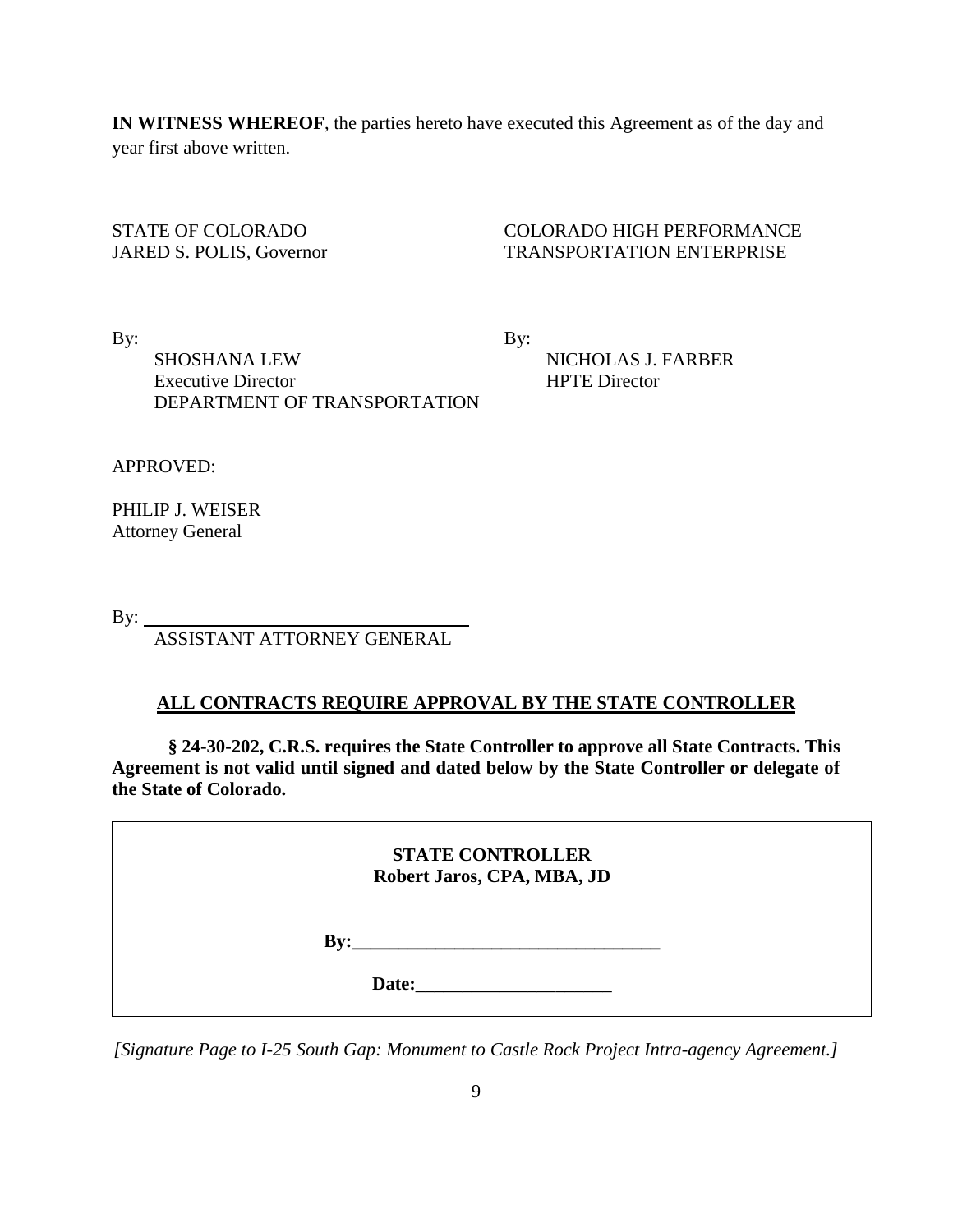### **EXHIBIT A**

### **Form of CDOT Backup Loan Agreement for Payment of HPTE O&M Obligations**

THIS LOAN AGREEMENT, made this \_\_ day of \_\_\_\_\_, 20\_\_\_ by and between the State of Colorado for the use and benefit of THE COLORADO DEPARTMENT OF TRANSPORTATION (referred to herein as "CDOT" or the "Lender") and the COLORADO HIGH PERFORMANCE TRANSPORTATION ENTERPRISE (referred to herein as "HPTE" or the "Borrower") entered into pursuant to the I-25 South Gap: Monument to Castle Rock Intra-Agency Agreement, dated as of \_\_\_\_\_\_\_\_\_\_\_\_\_\_\_\_\_\_\_\_\_\_\_\_\_, 2019, between Lender and Borrower (the "Gap Intra-Agency Agreement").

### **RECITALS**

A. The Lender, is an agency of the State of Colorado authorized pursuant to § 43-1- 105, C.R.S. to plan, develop, construct, coordinate, and promote an integrated transportation system in cooperation with federal, regional, local and other state agencies.

B. The Borrower was authorized and created pursuant to § 43-4-806(1) and (2), C.R.S. as a government-owned business, a TABOR-exempt enterprise, and a division of CDOT, and is charged with aggressively pursuing innovative means of financing surface transportation projects.

C. The Transportation Commission of Colorado is the budgetary and policy-making body of the Lender and may, pursuant to § 43-4-806(4), C.R.S. authorize the transfer of money from the state highway fund to the Borrower to defray expenses of the Borrower and, notwithstanding any state fiscal rule or generally accepted accounting principle that could otherwise be interpreted to require a contrary conclusion, such a transfer by the Lender to the Borrower shall, in accordance with § 43-4-806(4), C.R.S. constitute a loan and shall not be considered a grant for purposes of § 20(2)(d) of Article X of the State Constitution.

D. The Borrower has requested a loan from the Lender in the amount of \$[Requested Amount] to satisfy the HPTE O&M Obligations (as defined in the Intra-Agency Agreement) because [description].

E. The Transportation Commission has approved this loan request and authorized the Lender to make a loan to the Borrower in the amount of \$[Principal Amount], and has allocated funds, in its sole discretion, for such purpose.

F. Authority exists in the law and a sufficient unencumbered balance thereof remains available in [Fund 400] to lend to the Borrower.

G. This Agreement is executed under the authority of § 43-4-806(4), C.R.S. and by resolution of the HPTE Board of Directors.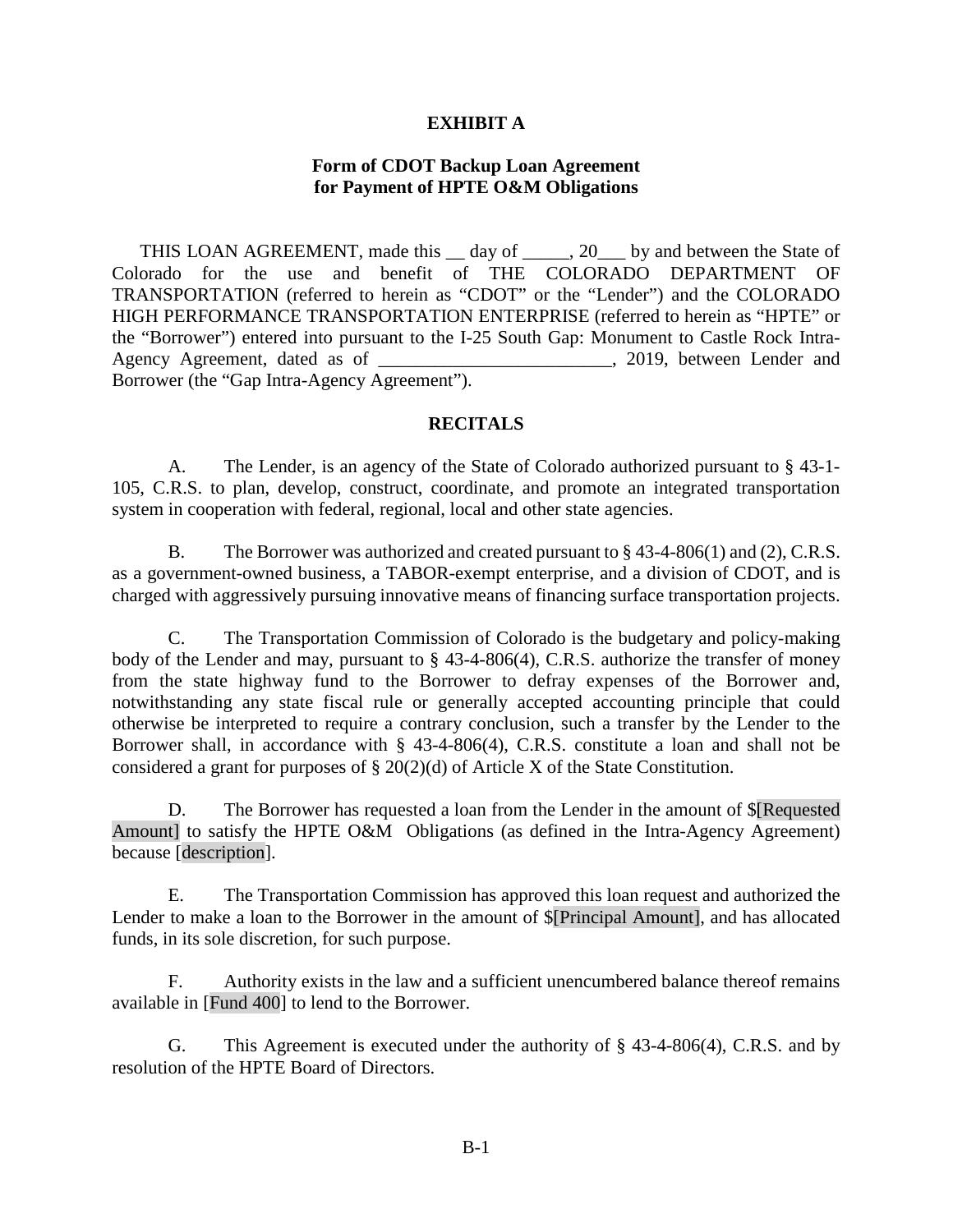### **NOW, THEREFORE, IN CONSIDERATION OF THE FOREGOING RECITALS, THE PARTIES HEREBY AGREE AS FOLLOWS:**

### **ARTICLE I LOAN AND CLOSING**

**Section 1.01. Loan and Promissory Note.** Pursuant to the terms of the I-25 South Gap: Monument to Castle Rock Intra-Agency Agreement and this Agreement, the Lender hereby agrees to loan \$[Principal Amount] (the "Principal Amount") to the Borrower and the Borrower agrees to pay the Lender the Principal Amount of the loan, plus interest on the terms described herein (collectively, the "Loan"). The Borrower's obligation to pay the Lender the principal of and interest on the Loan is evidenced by a promissory note (the "Note") in the form attached hereto as Attachment 1.

**Section 1.02. Closing.** The Lender shall deliver the principal amount of the Loan to the Borrower, by means of a transfer immediately available funds to Borrower on a date mutually agreed to by the Borrower and the Lender (such date is referred to as the "Closing Date").

### **ARTICLE II LOAN OBLIGATIONS**

**Section 2.01. Principal and Interest Payments.** The Borrower shall pay to the Lender the principal amount of the Loan plus accrued interest in accordance with Section 2.07 hereof, or the Borrower may make prepayments in accordance with Section 2.05 hereof (a "Prepayment Date").

**Section 2.02. Lender Invoice and Reports.** The Lender shall forward an invoice that includes the amount of principal and interest that shall be due to the Borrower at least thirty days before the next scheduled payment is due.

**Section 2.03. Interest.** Interest shall accrue on the principal amount of the Loan from the Closing Date through the day preceding the Maturity Date or Prepayment Date at the Interest Rate (defined in Section 2.04 hereof), computed on the basis of a 360-day year of twelve 30-day months.

**Section 2.04. Interest Rate.** "Interest Rate" means a rate of interest equal to the rate of interest established and adopted by resolution by the Colorado Transportation Commission for loans made by the Colorado state infrastructure bank pursuant to 2 CCR 605-1, Rule V (2), and in effect as of the date hereof.

**Section 2.05. Optional Prepayment.** The Borrower, at its option, may prepay the Loan in whole by paying the Lender the outstanding principal amount or a portion of the Loan, plus accrued interest to the Prepayment Date as selected by the Borrower.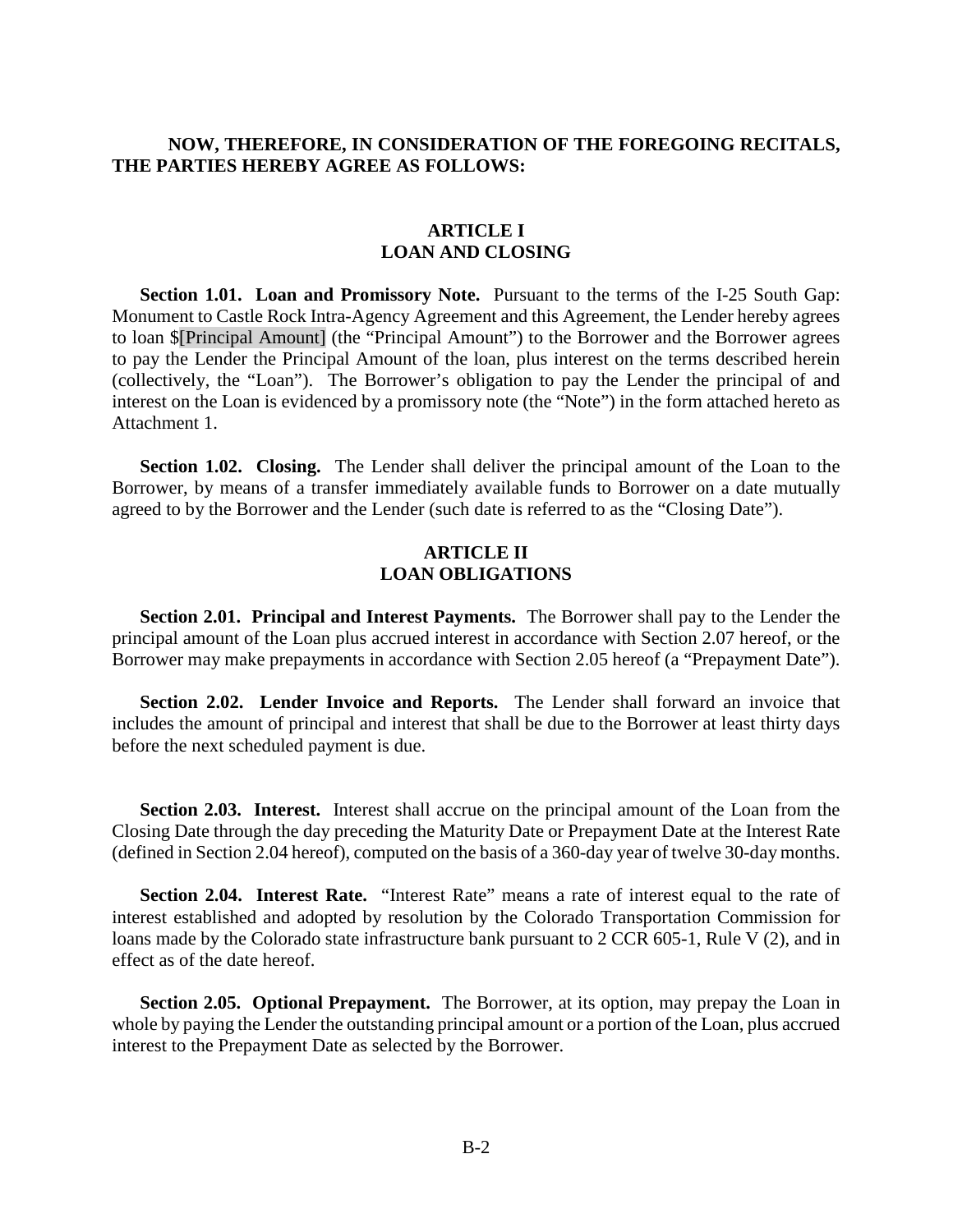**Section 2.06. Resource Pledge for Repayment.** The Borrower's obligation to pay the principal and interest on the Loan and any other amounts payable by the Borrower hereunder (the "Loan Obligations") are extraordinary limited obligations of the Borrower payable solely from revenues generated by the Project.

**Section 2.07. Repayment Schedule.** The Borrower shall make equal installments of \$[Payment Amount] to the Lender each [Payment Period] beginning on [First Payment Due Date] and continuing each [Payment Period] thereafter for [Number of Payments] consecutive [Payment Periods].

**Section 2.08. Remittance.** All loan payments shall be made payable to the Colorado Department of Transportation, and sent to the Lender's accounting branch at 2829 W. Howard Place, Denver, CO 80204, or to such other place or person as may be designated by the Lender in writing.

### **ARTICLE III DEFAULT AND TERMINATION**

**Section 3.01. Event of Default.** Borrower default ("Event of Default") is governed by Section IV of the I-25 South Gap: Monument to Castle Rock Intra-Agency Agreement.

**Section 3.02. Remedies.** Lender's remedies against a Borrower Event of Default are governed by Section IV of the I-25 South Gap: Monument to Castle Rock Intra-Agency Agreement.

**Section 3.03. Remedies Neither Exclusive Nor Waived.** No remedy under Section 3.02 hereof is intended to be exclusive, and each such remedy shall be cumulative and in addition to the other remedies. No delay or failure to exercise any remedy shall be construed to be a waiver of an Event of Default.

**Section 3.04. Waivers.** The Lender may waive any Event of Default and its consequences. No waiver of any Event of Default shall extend to or affect any subsequent or any other then existing Event of Default.

#### **ARTICLE IV TERMINATION**

**Section 4.01.** Subject to the terms of the I-25 South Gap: Monument to Castle Rock Intra-Agency Agreement, this Agreement may be terminated as follows:

(a) Termination for Cause. If, through any cause, the Borrower shall fail to fulfill, in a timely and proper manner, its obligations under this Agreement, or if the Borrower shall violate any of the covenants, agreements, or stipulations of this Agreement, the Lender shall thereupon have the right to terminate this Agreement for cause by giving written notice to the Borrower of its intent to terminate and at least thirty (30) days' opportunity to cure the default or show cause why termination is otherwise not appropriate. Notwithstanding above, the Borrower shall not be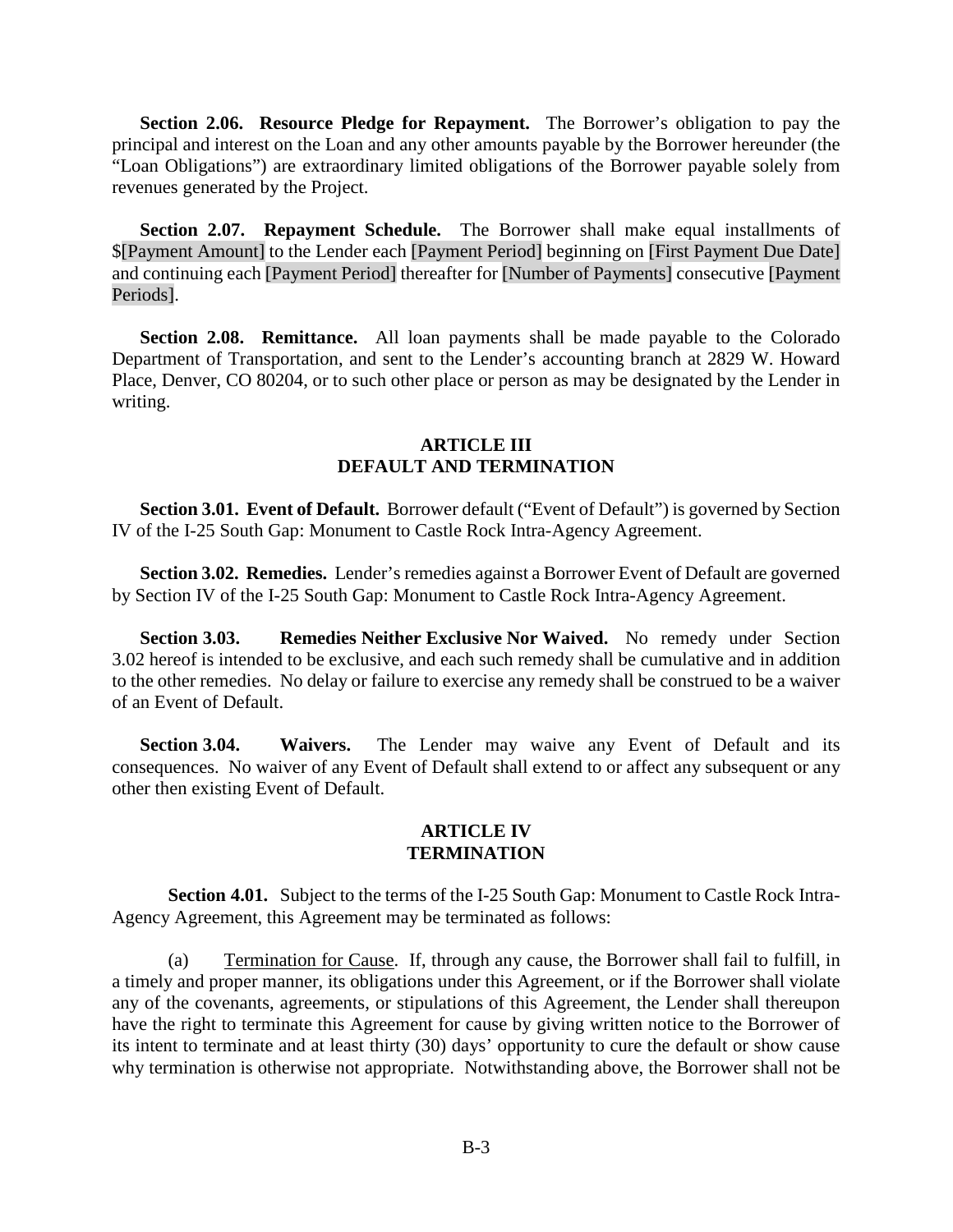relieved of liability to the Lender for any damages sustained by the Lender by virtue of any breach of this Agreement by the Borrower.

(b) Termination Due to Loss of Funding. The parties hereto expressly recognize that the Loan is made to the Borrower with State funds which are available to the Lender for the purposes of making a loan for the purposes described herein, and therefore, the Borrower expressly understands and agrees that all its rights, demands and claims to a loan arising under this Agreement are contingent upon availability of such funds to the Lender. In the event that such funds or any part thereof are not available to the Lender, the Lender may immediately terminate or amend this Agreement.

*[Signature Page Follows.]*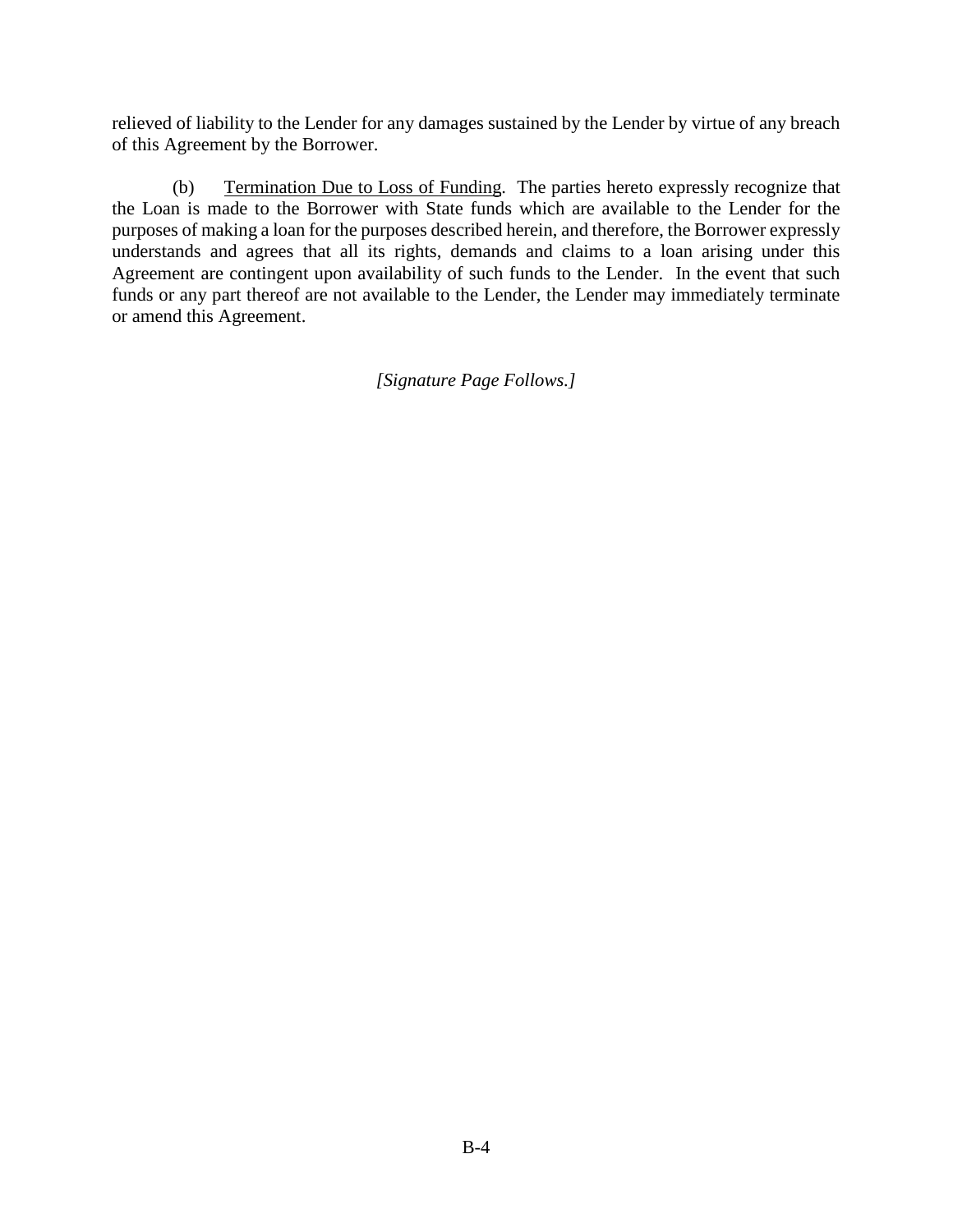### STATE OF COLORADO COLORADO HIGH PERFORMANCE JARED S. POLIS, Governor TRANSPORTATION ENTERPRISE

By:  $\frac{\text{By:}}{\text{SHOSHANA LEW}}$  By:  $\frac{\text{By:}}{\text{N}}$ Executive Director **HPTE** Director DEPARTMENT OF TRANSPORTATION

NICHOLAS J. FARBER

APPROVED:

PHILIP J. WEISER Attorney General

By:

ASSISTANT ATTORNEY GENERAL

# **ALL AGREEMENTS REQUIRE APPROVAL BY THE STATE CONTROLLER**

**§ 24-30-202, C.R.S. requires that the State Controller to approve all agreements. This Agreement is not valid until the State Controller, or such assistant as he may delegate, has signed it.** 

|                           | <b>STATE CONTROLLER</b><br>Robert Jaros, CPA, MBA, JD            |
|---------------------------|------------------------------------------------------------------|
| $\mathbf{B} \mathbf{v}$ : | <u> 1989 - Johann John Stone, Amerikaansk politiker (* 1908)</u> |
|                           | Date:<br><u> 1980 - Jan Stein Berlin, amerikansk politiker (</u> |

*[Signature page to CDOT Backup Loan Agreement for Payment of HPTE O&M Obligations.]*